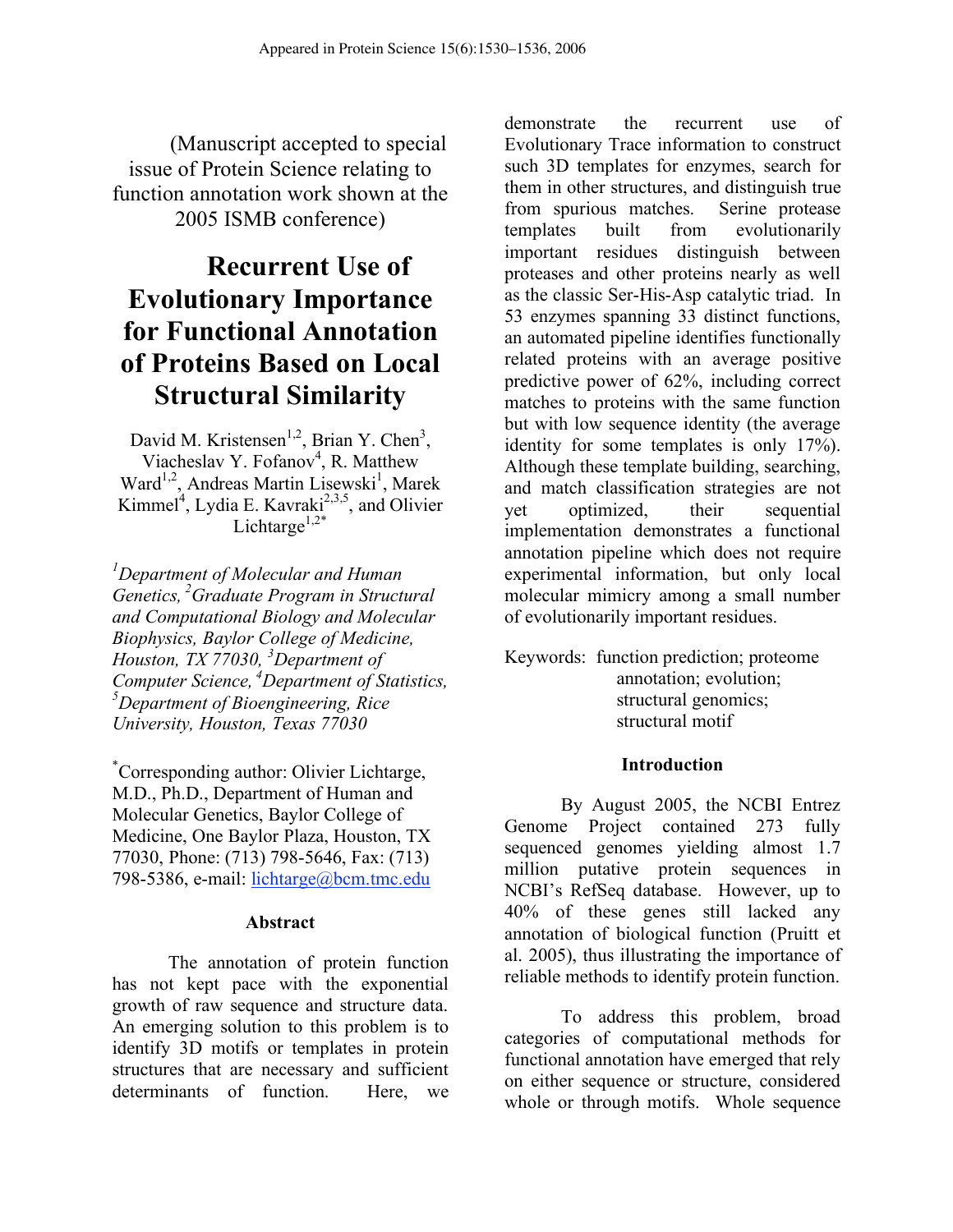methods can fail when homologs develop unrelated functions, distinct chemistries, or different functional sites as sequence identity falls below 40% (Olmea and Valencia 1997; Russell et al. 1998; Todd et al. 2001). Local sequence motifs, however, cannot adequately capture functions distributed over non-adjacent stretches of primary structure. These limitations motivated the extension of the concept of functional motifs from sequence to structure (Wallace et al. 1996; Wallace et al. 1997; Russell 1998; Kleywegt 1999; Bartlett et al. 2002; Barker and Thornton 2003; Stark et al. 2003; Ivanisenko et al. 2004; Porter et al. 2004; Shulman-Peleg et al. 2004; Ausiello et al. 2005; Ivanisenko et al. 2005; Torrance et al. 2005).

The rationale for structural motifs ("3D templates") is that typically, just a few key residues directly mediate catalysis or binding. These same residues in the same conformation should therefore be reasonably expected to carry out the same function even in a different fold unless long-range effects impact their biophysical behavior.

Many methods aim to derive 3D templates and match them to protein structures. Some map sequence motifs onto structures (Kasuya and Thornton 1999; Liang et al. 2003); others compare enzymes with known functional sites against a structural database (Fischer et al. 1994) or against each other (Wallace et al. 1997) (de Rinaldis et al. 1998) (Torrance et al. 2005) (Laskowski et al. 2005). However, fundamental difficulties remain. First, 3D templates that rely on experimental data are limited by the availability of such information. Second, while the search for 3D matches to small templates (3-4 residues) is not computationally expensive, this quickly changes for larger motifs that include amino acid substitutions when searched against the full Protein Data Bank

(PDB) (Berman et al. 2000). Third, although sequence methods such as BLAST (Altschul et al. 1990) and PSI-BLAST (Altschul et al. 1997) can confidently claim to find sequence homologs and suggest—but do not prove—functional similarity between proteins, it is not yet clear what degree of functional similarity can be inferred from a structural match.

With these issues in mind, we present an evolution-directed series of algorithms, which in the absence of experimental data, aim to identify relevant 3D templates, to guide an efficient search for molecular mimicry in other protein structures, and finally to isolate from among all matches a subset that is highly enriched in proteins that perform the same function. Together these represent the first steps towards an automated functional annotation pipeline for proteins that can complement experimentally-driven annotation efforts.

To measure the evolutionary importance of each protein residue, we use the Evolutionary Trace (ET) method (Lichtarge et al. 1996b). ET ranks residue importance by correlating amino acid variations in a multiple sequence alignment with evolutionary divergences in a phylogenetic tree. The quality of the analysis is measured by the extent to which top-ranked (trace) residues cluster in the structure (Madabushi et al. 2002); (Mihalek et al. 2003). Remarkably, these clusters match functional sites (Madabushi et al. 2002; Yao et al. 2003) precisely enough to guide rational protein engineering (Lichtarge et al. 1996a; Lichtarge et al. 1997; Landgraf et al. 1999; Pritchard and Dufton 1999; Innis et al. 2000; Pascual et al. 2000; Sowa et al. 2000; Sowa et al. 2001; Imanishi et al. 2002; Lichtarge et al. 2003; Madabushi et al. 2004; Raviscioni et al. 2005). These data suggest that top-ranked trace residues represent the key determinants of protein function. It is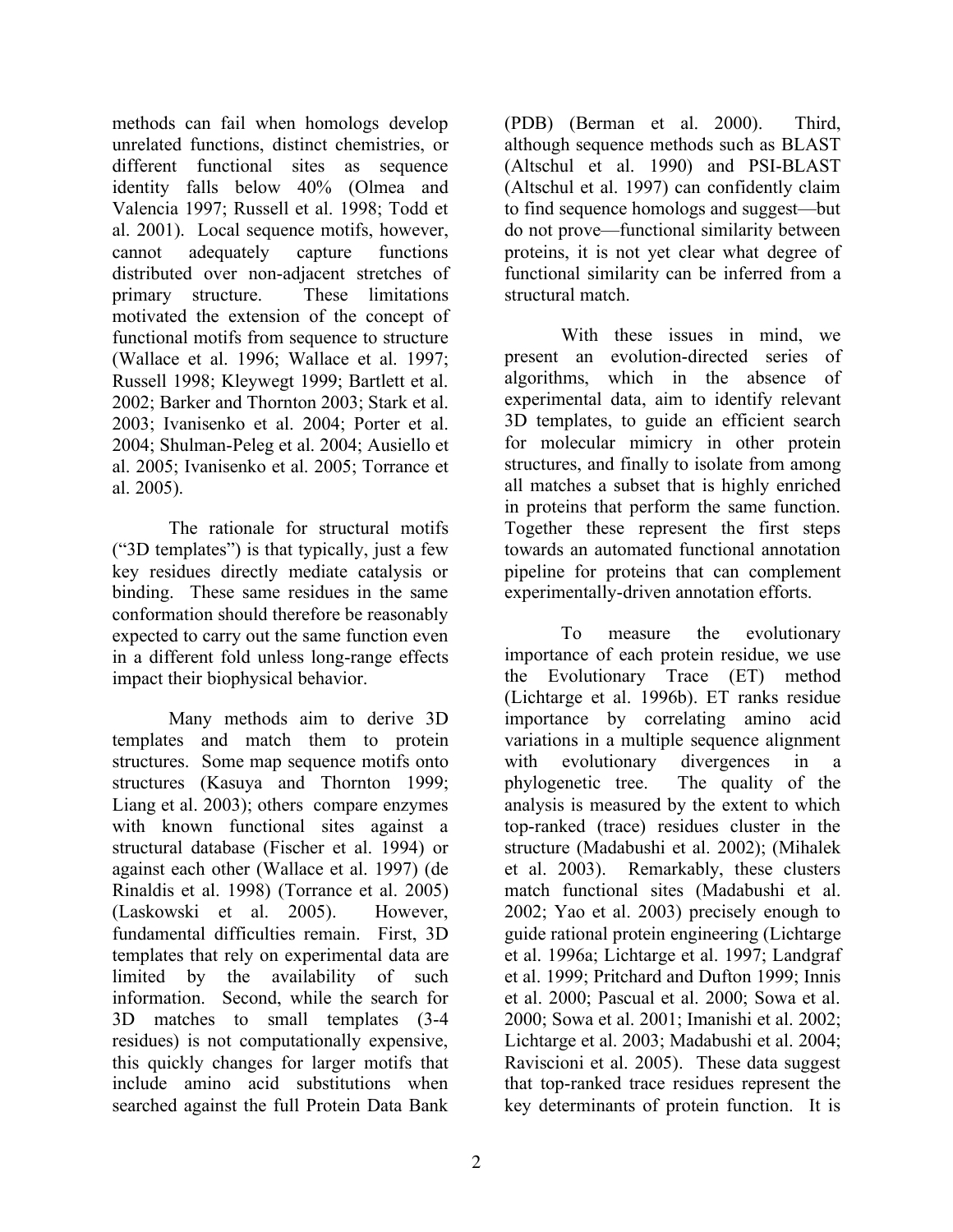therefore logical to use ET ranks to design 3D templates, to prioritize matching of residues by their importance, and then again to interpret their matches.

#### **Results**

The key steps of the pipeline (see Methods) are: the identification of evolutionarily important residues in the protein of interest (the query); the selection of some of these residues to construct a 3D template; the search in other structures (targets) for matches based on residue type and geometry (Chen et al. 2005; Chen et al. 2006); the assessment of the significance of a match based on its least-root-mean-square deviation (LRMSD) from the template and finally, a selection of the most biologically relevant matches based on the evolutionary importance of the matched target residues.

An underlying hypothesis is that templates built using ET rank information can be useful in cases where the functional site of a protein has not been determined by experimental methods. Accordingly, we start with a comparison in serine proteases of a 3D template (positive control) composed of the well-known Ser195-His57- Asp102 "catalytic triad" (Wallace et al. 1996)—the gold standard for proteolytic activity—with two neighboring but nonoverlapping templates: one composed of highly ranked residues (the test template), and the other of poorly ranked residues (the negative control). Figure 1 shows the distribution of matches of these templates against the PDB, with vertical lines marking the points at which p-value=1% (solid green) and 5% (dashed purple). Matches to the catalytic triad template shown in Figure 1A (geometric positions for the template are obtained from bovine chemotrypsin, PDB code 1acb), exhibit a bimodal distribution in which the left LRMSD peak is smaller but rich in proteases (312 true positives shown

as red bars) and the right LRMSD peak is larger but contains mostly functionally unrelated proteins (blue bars). The separation between the two modes shows that LRMSD from the template acts as a good discriminator of function (Wallace et al. 1996).

Remarkably, Figure 1B shows that a template of non-catalytic but highly ranked neighboring residues separates these two peaks nearly as well. These residues were chosen because they are near the catalytic triad and are ranked within the top 5%, i.e., among the 12 most important residues in this 245-residue protein. Unlike the triad, however, this "non-catalytic quartet" contains fold-specific residues: Cys42 and Cys58 form a disulfide bond, Asp194 is involved in a salt bridge, and Ser214 is implicated in ligand binding. As a result, it does not find matches to proteases with different folds, although it is able to find matches to proteins with less than 30% sequence identity. In comparison, the negative control template of poorly ranked neighboring residues shown in Figure 1C cannot distinguish at all between proteases and other proteins. This suggests that structural templates built from evolutionarily important residues will be useful, particularly when experimental data on functional residues is not available.

To confirm this hypothesis, we systematically selected high-ranking residues in a test set of 53 enzymes spanning 36 folds and 33 distinct functions and searched the PDB for matches to each template for which the LRMSD has a pvalue  $\leq 1\%$ . We examine only enzymes because the Enzyme Nomenclature provides an easy and reliable way to define each protein's exact function (see Methods). Figure 2A displays the distribution of these 1% significant matches over all 53 proteins as a function of LRMSD. As with the match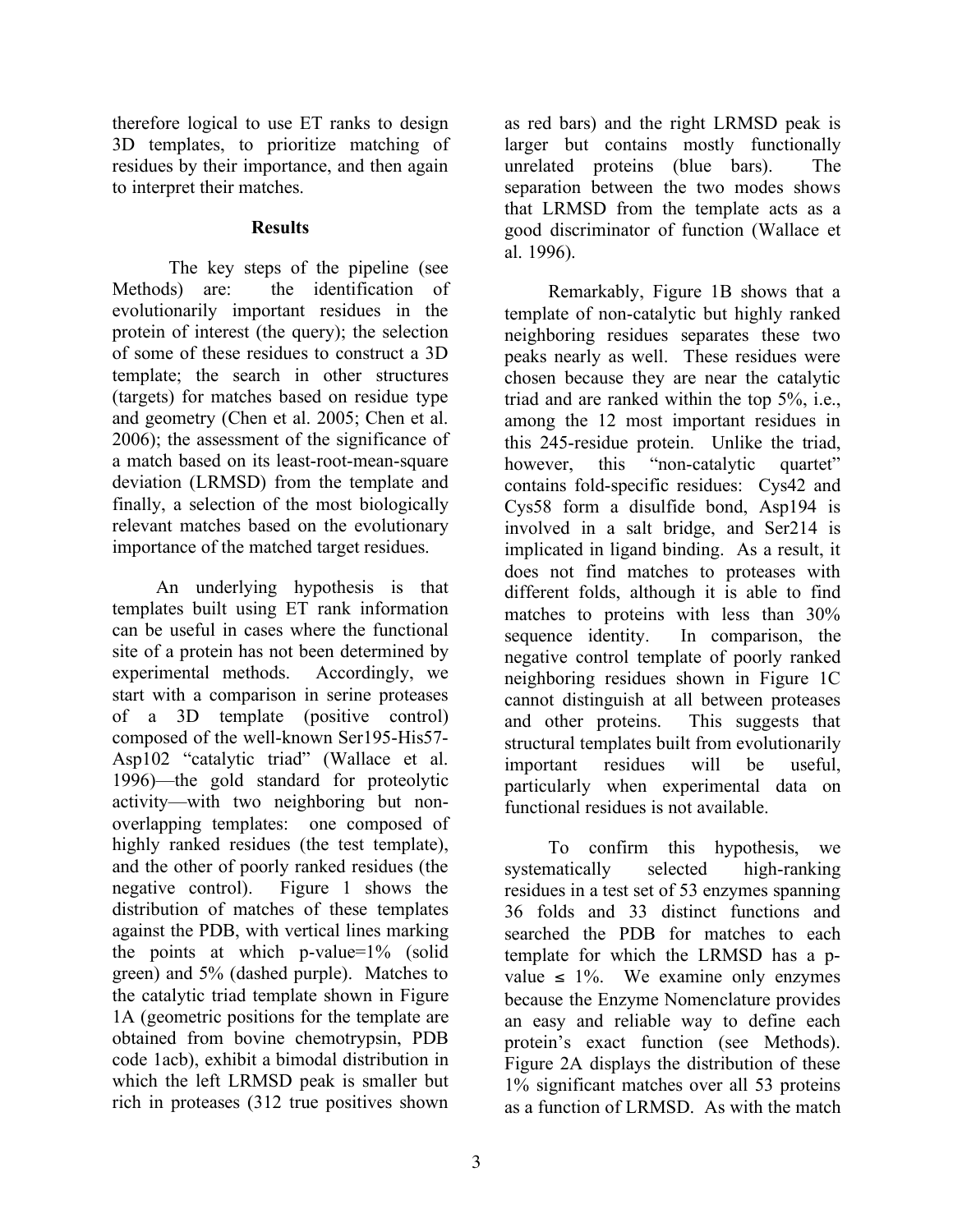distribution of the "catalytic triad" and the "non-catalytic quartet" above, true positive matches (red) generally have lower LRMSDs, suggesting that as before, ET rank allows us to build discriminating templates. Also as before, matches frequently occur to proteins with the same function but low sequence identity to the source (the average identity for some templates is only 17%). However, unlike the previous examples, there are many false positives (blue) even at the 1% p-value threshold. Furthermore, the true and false hits are not well separated in the LRMSD dimension, which suggests that there is no universal LRMSD threshold to separate true from false geometric matches.

In order to better separate true and false geometric matches we focus next on the evolutionary importance of the matched residues. The hypothesis is that a spurious match is less likely to occur at evolutionarily important residues than a true match. Indeed, Figure 2B demonstrates the strikingly different evolutionary importance of matched sites (the average ET rank of the matched residues) between functionally related (red) and unrelated (blue) proteins. Thus, consideration of the evolutionary importance in the target protein should let us separate true from random matches and thereby improve the positive predictive power of our templates.

We formalized and tested this observation with a support vector machine (SVM) trained to classify matches as true or false using the average ET rank of the target residues and/or LRMSD. Table 1 shows that an SVM based only on ET rank identifies 554 of 570 true positives (97% sensitivity), and 4,959 out of 5,450 true negatives (91% specificity). Its overall accuracy is 92% and its positive and negative predictive powers are 53% and 99%, respectively. In contrast, an SVM that uses only the LRMSD feature has a reduced

power of 37%. An SVM that uses both ET rank and LRMSD yields the best performance, with 94% accuracy and 61% positive predictive power. Thus, most of the discriminatory power of this classifier comes from ET rank, with some complementary information arising from LRMSD. Since we ultimately wish to predict

accuracy of 85% and positive predictive

protein function, we must test the classifier on proteins it has not been trained on. This was done through leave-one-out crossvalidation experiments. For each of the 33 enzyme classes in the test set, we trained an SVM on the other 32 classes, and then tested performance on the left-out class. Table 1 shows that, overall, performance changes by less than 1%, comparing All vs. average Cross-validation results for each of the metrics used. While the standard deviation for most of the metrics is on the order of 1- 10%, it reaches as high as 39% for positive predictive power. These results indicate that, while template performance is not uniform across all enzyme classes, this classifier is not highly dependent on the proteins in this dataset, and therefore should work for other proteins as well.

We can now revisit the serine protease example using the annotation pipeline from beginning to end. The 5-residue template chosen by this automated method partially overlaps the catalytic triad (Ser195) and the test template (Cys42, Cys58, and Ser214), since these residues are highly ranked by ET. The distribution of matches, as before, is shown in Figure 1D. Compared to the catalytic triad, the positive and negative predictive powers both decrease by only 1%, yielding a positive and negative predictive power of 93%. The similarity of these numbers is remarkable because no experimental data about the active site was used to build the new template except for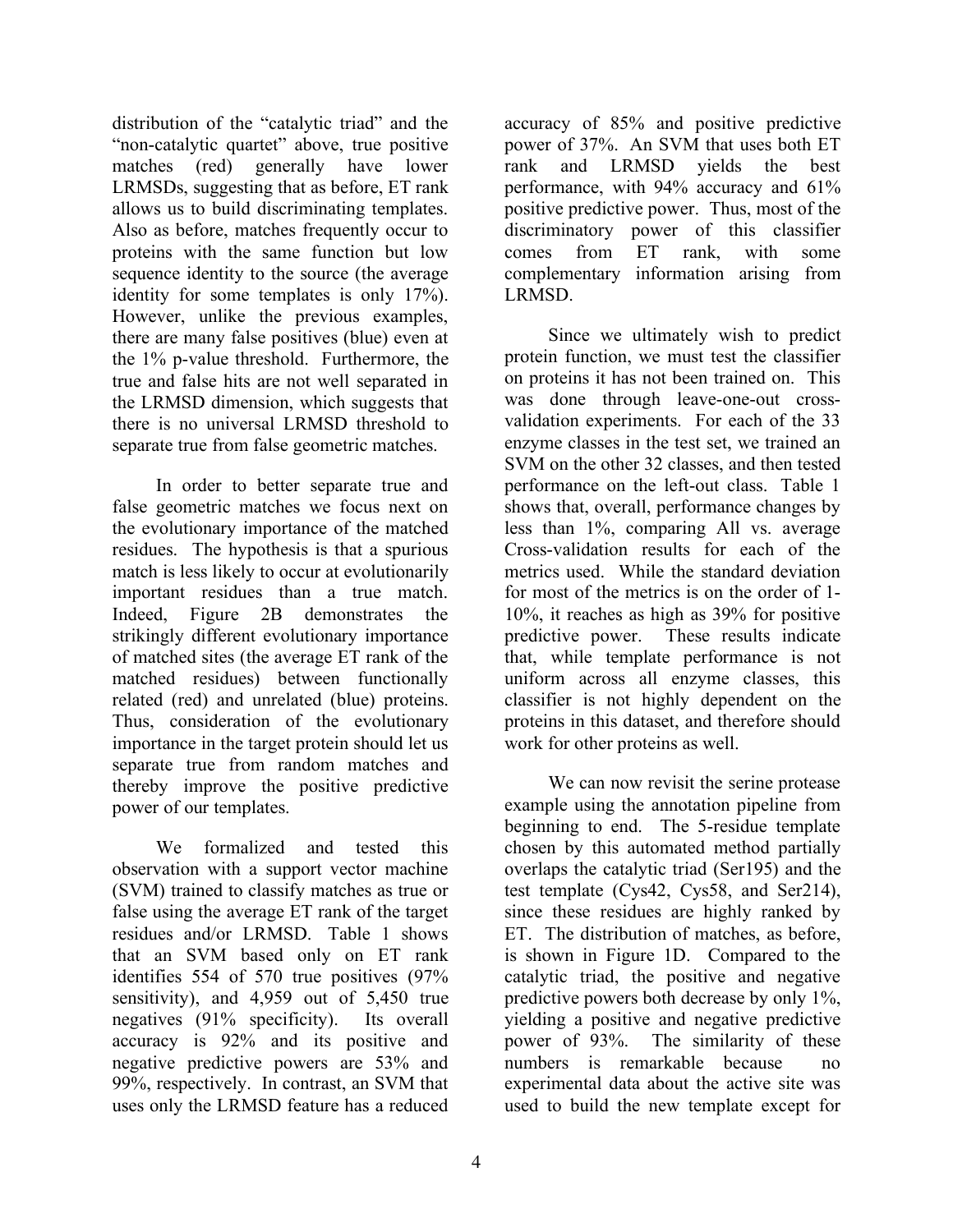that inferred from evolution and structure. This example suggests that this approach will be useful in enzymes (and nonenzymes) whose functional mechanisms are unclear.

#### **Discussion**

We linked algorithms that exploit evolutionary information in different ways towards the creation of an automated functional annotation pipeline. First, 3D templates are built from residues that are top-ranked by ET, cluster in the protein structure, and are solvent accessible. This choice follows from past studies that consistently show that top-ranked trace residues are key functional determinants. Indeed, in serine proteases, several templates built from top-ranked residues can distinguish serine proteases from other proteins nearly as well as the catalytic triad itself.

Second, the structural matching algorithm exploits ET rank to prioritize its search. Rather than perform a geometric search for the entire template in a single step (which would be very computationally expensive due to the amino acid labels), MA performs a fast search for the three most important trace residues (the "seed") and then iteratively expands matches to template residues of lesser rank. This method is fast enough to search the entire PDB and generate a non-parametric estimate of each p-value for any LRMSD.

At that point in the pipeline, however, many false matches are found. Even at a 1% significance LRMSD threshold the average positive predictive power of the 53 3D templates is only 14%, and indeed Figures 2A and 2B display more false matches than true ones. This may reflect template limitations such as the choice of residues; the choice of points for

geometric representation of those residues (C-alpha atoms); the choice of size (five residues); and, unlike most other template search algorithms, the allowance for amino acid substitutions as they occur in the query's multiple sequence alignment. We note that this finding of many functionally unrelated geometric matches is in keeping with other studies (Laskowski et al. 2005; Torrance et al. 2005).

For this reason, additional separation of the biologically relevant matches is imperative. This is accomplished, again, through evolutionary importance—but this time in the matches themselves. Used in this novel way, ET rank proves a powerful and robust discriminator that separates true from false geometric matches with 92% accuracy alone, and 94% with LRMSD added. The average positive predictive power of all templates after using this classifier is  $63\%$  – a 4.5-fold improvement from the 14% seen without its use.

Future improvements may arise from better template design, from the inclusion of biophysical features in the SVM classifier, and from larger scale studies with broader scope (including non-enzymes). For now, these results show that the recurrent use of evolutionary information in the form of ET rank is a novel and useful approach for the functional annotation of protein structures based on local molecular mimicry among a small number of evolutionarily important residues.

# **Methods**

# **Test set**

The test set consists of 53 proteins with 36 folds and 33 unique functions. These proteins were chosen from the PDB-SELECT-25 (Hobohm and Sander 1994) and thus each has less than 25% sequence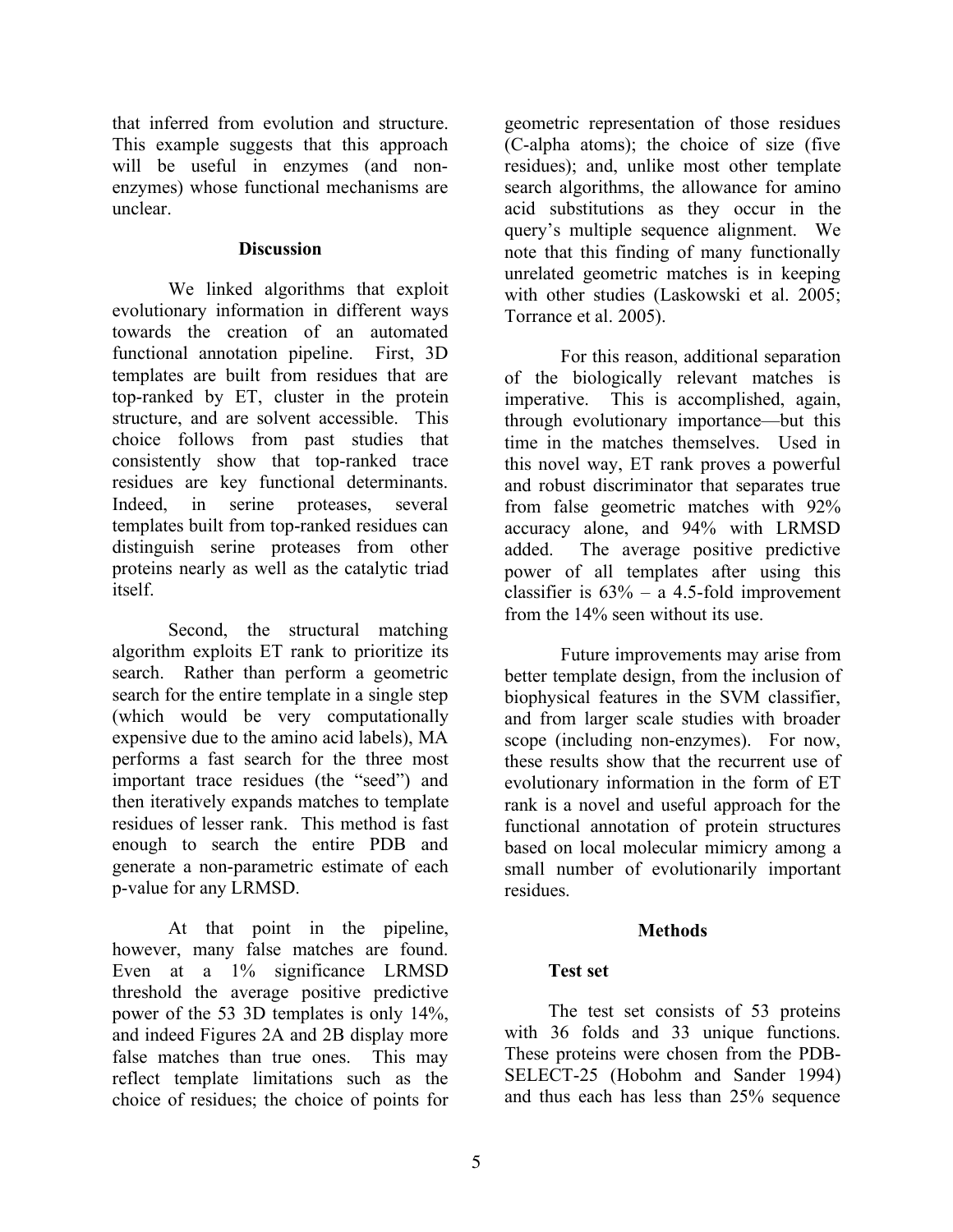identity to all the others, including those with the same function. A complete description is available in supplementary materials.

#### **Template creation**

ET analyses were performed using an automated (Yao et al. 2003), real-valued (Mihalek et al. 2004) version of the ET algorithm (Lichtarge et al. 1996b). For each protein, template residues were chosen as the 5 top-ranked residues for which the largest trace cluster contained at least 10 surface residues, defined by DSSP solventaccessibility values ≥ 2 (Kabsch and Sander 1983). The 5 top-ranked surface residues in that cluster were chosen to make the 3D template, representing each by the geometric coordinates of its C-alpha atom and labeled by ET rank and allowed amino acid substitutions (those appearing at least twice in the corresponding column of the multiple sequence alignment used for ET).

# **Matches**

The Match Augmentation (MA) algorithm is described elsewhere (Chen et al. 2005; Chen et al. 2006). In brief, MA matches a query template to a target structure in two-stages: Seed Matching identifies several low LRMSD matches for the template's three best-ranked residues; Augmentation then iteratively adds template residues in order of their ET rank. The output is the lowest LRMSD match, or none if all LRMSDs exceed 4Å. MA can match a typical template to the entire PDB in ~40 min on a single processor. We then compute the statistical significance (p-value) of a match using a nonparametric density estimate of the distribution of match LRMSDs to all protein chains in the PDB (Chen et al. 2005; Chen et al. 2006).

For this study, matches were searched against 13,600 chains from the PDB. This representative subset is redundant at the protein level, but includes only a single chain in cases where multiple structures are available due to crystallographic symmetry. Mutants, ionically perturbed structures, and small peptide fragments were manually removed, although structures bound to inhibitors were retained.

# **Evaluation of Matches**

Throughout the paper, Enzyme Nomenclature (EC) (NC-IUBMB 1992) annotations are those reported in the PDB. A true match means exact agreement of all 4 digits of the hierarchical EC number. In all, 5,200 proteins (38%) have full, unambiguous EC annotation while 7,900 (58%) have none, although this number may include some unannotated enzymes. Only 500 proteins (<4%) have partial or ambiguous EC annotation (such as large proteins performing multiple functions). As there were only 248 matches to these proteins (<2%), these were discarded.

# **Machine learning**

We traced every matched protein and averaged the percentile ET rank of its matched residues. This average ET rank, the LRMSD of a match, or both were used to train either a 1- or 2-dimensional support vector machine (SVM) using the Spider package for MATLAB (see http://www.kyb.tuebingen.mpg.de/bs/people /spider). Default parameters were used with a linear kernel and a balanced ridge calculated as the difference between the proportions of the two classes.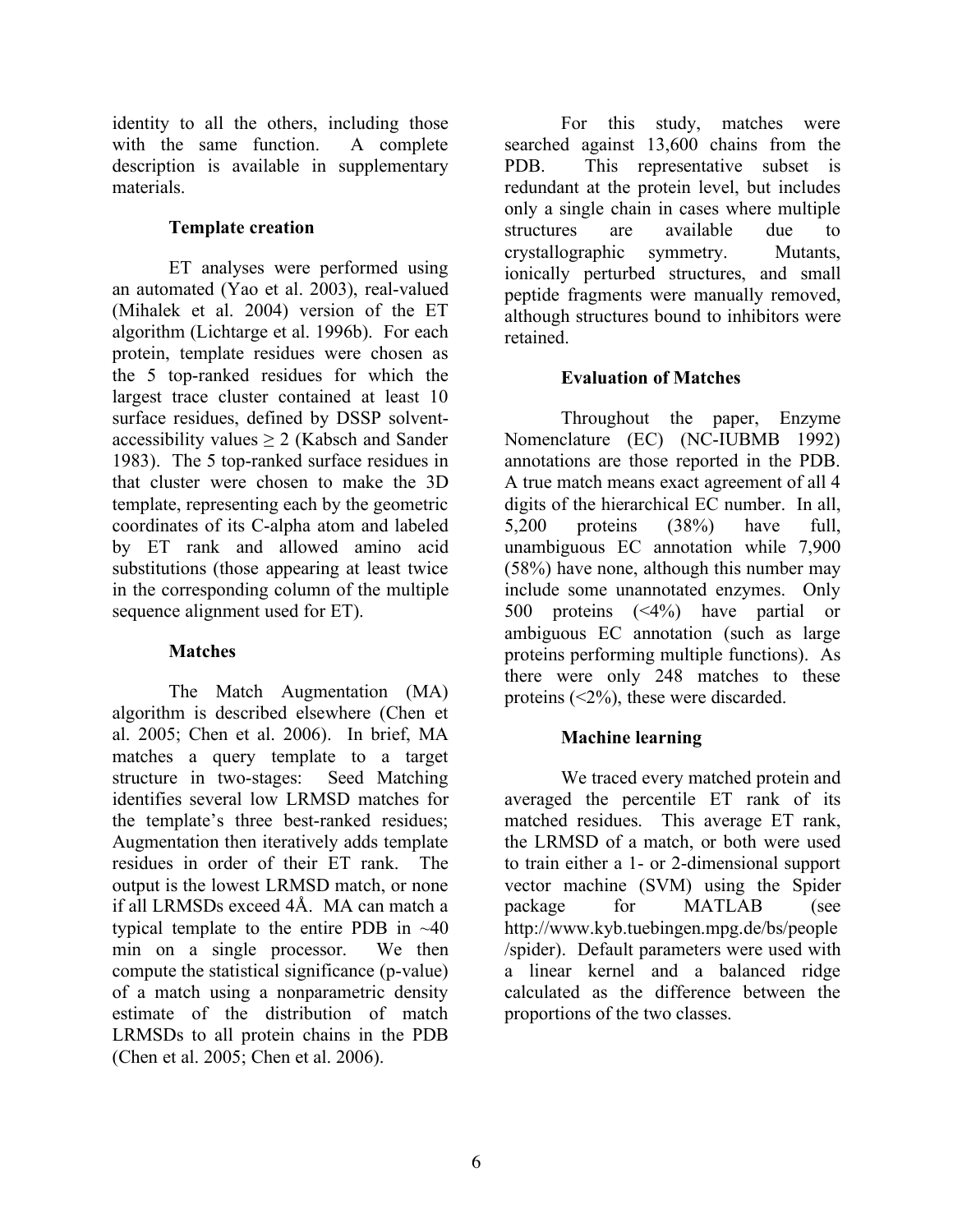#### **Acknowledgements**

We wish to gratefully acknowledge support from the NSF DBI-0318415, MRI-0420984 (OL & LEK). Work on this paper by OL has also been supported in part by the March of Dimes FY03-93 and the NIH GM066099. Work on this paper by LEK has also been supported in part by a Sloan Fellowship and the Brown School of Engineering at Rice University. This work was also supported by training fellowships from the Keck Center for Interdisciplinary Bioscience Training from the W.M. Keck Foundation (AML) and NLM Grant No. 5T15LM07093 (RMW, DMK, BYC), and from the VIGRE Training in Bioinformatics Grant NSF DMS 0240058 (VYF).

#### **References**

- Altschul, S.F., Gish, W., Miller, W., Myers, E.W., and Lipman, D.J. 1990. Basic local alignment search tool. *J Mol Biol* **215:** 403- 410.
- Altschul, S.F., Madden, T.L., Schaffer, A.A., Zhang, J., Zhang, Z., Miller, W., and Lipman, D.J. 1997. Gapped BLAST and PSI-BLAST: a new generation of protein database search programs. *Nucleic Acids Res* **25:** 3389-3402.
- Ausiello, G., Zanzoni, A., Peluso, D., Via, A., and Helmer-Citterich, M. 2005. pdbFun: mass selection and fast comparison of annotated PDB residues. *Nucleic Acids Res* **33:** W133- 137.
- Barker, J.A., and Thornton, J.M. 2003. An algorithm for constraint-based structural template matching: application to 3D templates with statistical analysis. *Bioinformatics* **19:** 1644- 1649.
- Bartlett, G.J., Porter, C.T., Borkakoti, N., and Thornton, J.M. 2002. Analysis of catalytic residues in enzyme active sites. *J Mol Biol* **324:** 105-121.
- Berman, H.M., Westbrook, J., Feng, Z., Gilliland, G., Bhat, T.N., Weissig, H., Shindyalov, I.N., and Bourne, P.E. 2000. The Protein Data Bank. *Nucleic Acids Res* **28:** 235-242.
- Chen, B.Y., Fofanov, V.Y., Bryant, D.H., Dodson, B.D., Kristensen, D.M., Lisewski, A.M., Kimmel, M., Lichtarge, O., and Kavraki, L.E. 2006. Geometric Sieving: Automated Distributed Optimization of 3D Motifs for

Protein Function Prediction. In *Proceedings of The Tenth Annual International Conference*

- *on Computational Molecular Biology (RECOMB 2006)*, Venice, Italy.
- Chen, B.Y., Fofanov, V.Y., Kristensen, D.M., Kimmel, M., Lichtarge, O., and Kavraki, L.E. 2005. Algorithms for structural comparison and statistical analysis of 3D protein motifs. *Pac Symp Biocomput***:** 334- 345.
- de Rinaldis, M., Ausiello, G., Cesareni, G., and Helmer-Citterich, M. 1998. Threedimensional profiles: a new tool to identify protein surface similarities. *J Mol Biol* **284:** 1211-1221.
- DeLano, W.L. 2002. *The PyMOL Molecular Graphics System*. DeLano Scientific, San Carlos, CA, USA.
- Fischer, D., Wolfson, H., Lin, S.L., and Nussinov, R. 1994. Three-dimensional, sequence orderindependent structural comparison of a serine protease against the crystallographic database reveals active site similarities: potential implications to evolution and to protein folding. *Protein Sci* **3:** 769-778.
- Hobohm, U., and Sander, C. 1994. Enlarged representative set of protein structures. *Protein Sci* **3:** 522-524.
- Imanishi, Y., Li, N., Sokal, I., Sowa, M.E., Lichtarge, O., Wensel, T.G., Saperstein, D.A., Baehr, W., and Palczewski, K. 2002. Characterization of retinal guanylate cyclase-activating protein 3 (GCAP3) from zebrafish to man. *Eur J Neurosci* **15:** 63-78.
- Innis, C.A., Shi, J., and Blundell, T.L. 2000. Evolutionary trace analysis of TGF-beta and related growth factors: implications for sitedirected mutagenesis. *Protein Eng* **13:** 839- 847.
- Ivanisenko, V.A., Pintus, S.S., Grigorovich, D.A., and Kolchanov, N.A. 2004. PDBSiteScan: a program for searching for active, binding and posttranslational modification sites in the 3D structures of proteins. *Nucleic Acids Res* **32:** W549-554.
- Ivanisenko, V.A., Pintus, S.S., Grigorovich, D.A., and Kolchanov, N.A. 2005. PDBSite: a database of the 3D structure of protein functional sites. *Nucleic Acids Res* **33:** D183-187.
- Kabsch, W., and Sander, C. 1983. Dictionary of protein secondary structure: pattern recognition of hydrogen-bonded and geometrical features. *Biopolymers* **22:** 2577- 2637.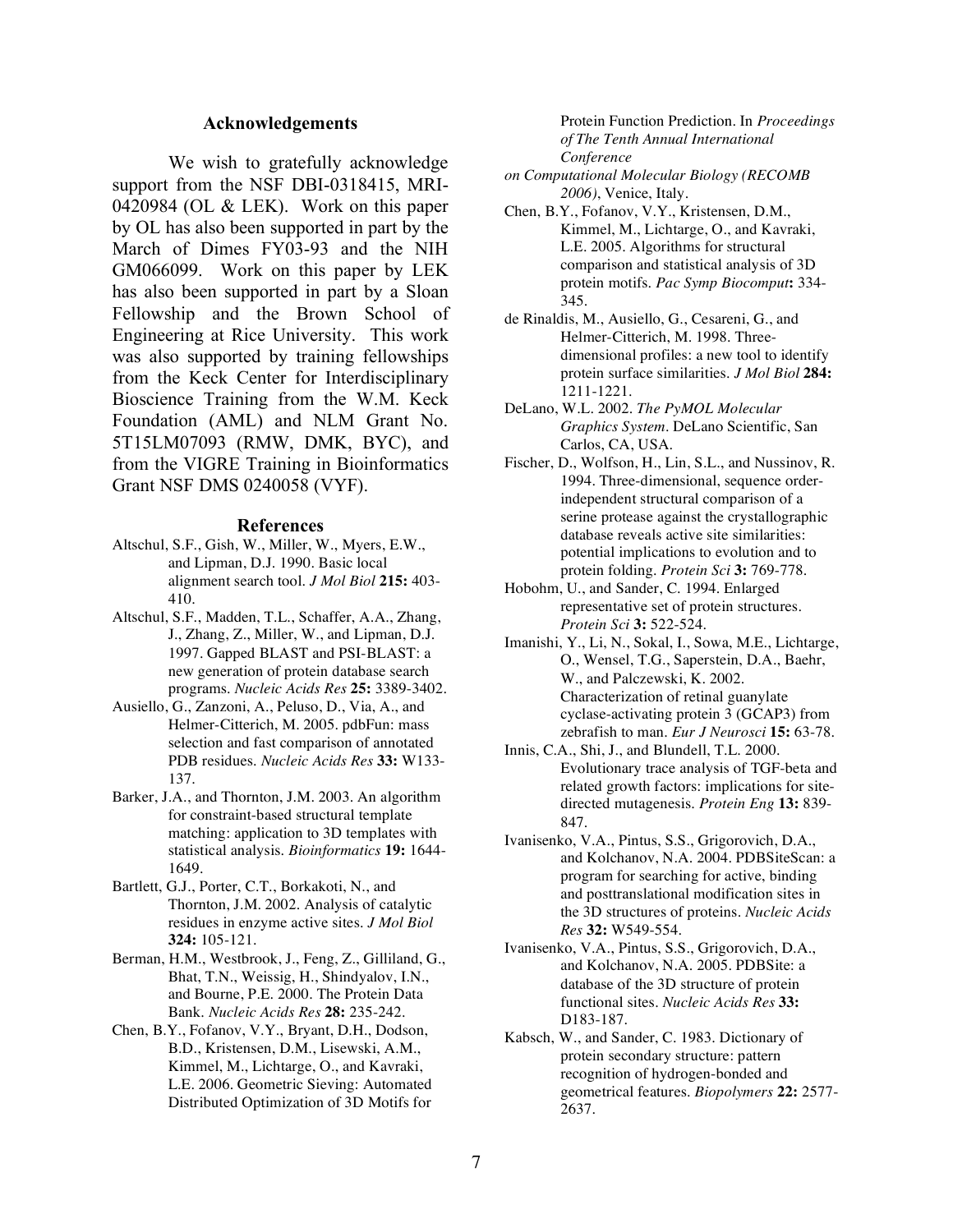Kasuya, A., and Thornton, J.M. 1999. Threedimensional structure analysis of PROSITE patterns. *J Mol Biol* **286:** 1673-1691.

Kleywegt, G.J. 1999. Recognition of spatial motifs in protein structures. *J Mol Biol* **285:** 1887- 1897.

Landgraf, R., Fischer, D., and Eisenberg, D. 1999. Analysis of heregulin symmetry by weighted evolutionary tracing. *Protein Eng* **12:** 943-951.

Laskowski, R.A., Watson, J.D., and Thornton, J.M. 2005. Protein function prediction using local 3D templates. *J Mol Biol* **351:** 614-626.

Liang, M.P., Brutlag, D.L., and Altman, R.B. 2003. Automated construction of structural motifs for predicting functional sites on protein structures. *Pac Symp Biocomput***:** 204-215.

Lichtarge, O., Bourne, H.R., and Cohen, F.E. 1996a. Evolutionarily conserved Galphabetagamma binding surfaces support a model of the G protein-receptor complex. *Proc Natl Acad Sci U S A* **93:** 7507-7511.

Lichtarge, O., Bourne, H.R., and Cohen, F.E. 1996b. An evolutionary trace method defines binding surfaces common to protein families. *J Mol Biol* **257:** 342-358.

Lichtarge, O., Yamamoto, K.R., and Cohen, F.E. 1997. Identification of functional surfaces of the zinc binding domains of intracellular receptors. *J Mol Biol* **274:** 325-337.

Lichtarge, O., Yao, H., Kristensen, D.M., Madabushi, S., and Mihalek, I. 2003. Accurate and scalable identification of functional sites by evolutionary tracing. *J Struct Funct Genomics* **4:** 159-166.

Madabushi, S., Gross, A.K., Philippi, A., Meng, E.C., Wensel, T.G., and Lichtarge, O. 2004. Evolutionary trace of G protein-coupled receptors reveals clusters of residues that determine global and class-specific functions. *J Biol Chem* **279:** 8126-8132.

Madabushi, S., Yao, H., Marsh, M., Kristensen, D.M., Philippi, A., Sowa, M.E., and Lichtarge, O. 2002. Structural clusters of evolutionary trace residues are statistically significant and common in proteins. *J Mol Biol* **316:** 139-154.

Mihalek, I., Res, I., and Lichtarge, O. 2004. A family of evolution-entropy hybrid methods for ranking protein residues by importance. *J Mol Biol* **336:** 1265-1282.

Mihalek, I., Res, I., Yao, H., and Lichtarge, O. 2003. Combining inference from evolution and geometric probability in protein structure evaluation. *J Mol Biol* **331:** 263-279.

NC-IUBMB. 1992. *Enzyme Nomenclature*. Academic Press, San Diego.

Olmea, O., and Valencia, A. 1997. Improving contact predictions by the combination of correlated mutations and other sources of sequence information. *Fold Des* **2:** S25-32.

Pascual, J., Martinez-Yamout, M., Dyson, H.J., and Wright, P.E. 2000. Structure of the PHD zinc finger from human Williams-Beuren syndrome transcription factor. *J Mol Biol* **304:** 723-729.

Porter, C.T., Bartlett, G.J., and Thornton, J.M. 2004. The Catalytic Site Atlas: a resource of catalytic sites and residues identified in enzymes using structural data. *Nucleic Acids Res* **32:** D129-133.

Pritchard, L., and Dufton, M.J. 1999. Evolutionary trace analysis of the Kunitz/BPTI family of proteins: functional divergence may have been based on conformational adjustment. *J Mol Biol* **285:** 1589-1607.

Pruitt, K.D., Tatusova, T., and Maglott, D.R. 2005. NCBI Reference Sequence (RefSeq): a curated non-redundant sequence database of genomes, transcripts and proteins. *Nucleic Acids Res* **33:** D501-504.

Raviscioni, M., Gu, P., Sattar, M., Cooney, A.J., and Lichtarge, O. 2005. Correlated evolutionary pressure at interacting transcription factors and DNA response elements can guide the rational engineering of DNA binding specificity. *J Mol Biol* **350:** 402-415.

Russell, R.B. 1998. Detection of protein threedimensional side-chain patterns: new examples of convergent evolution. *J Mol Biol* **279:** 1211-1227.

Russell, R.B., Sasieni, P.D., and Sternberg, M.J. 1998. Supersites within superfolds. Binding site similarity in the absence of homology. *J Mol Biol* **282:** 903-918.

Shulman-Peleg, A., Nussinov, R., and Wolfson, H.J. 2004. Recognition of functional sites in protein structures. *J Mol Biol* **339:** 607-633.

Sowa, M.E., He, W., Slep, K.C., Kercher, M.A., Lichtarge, O., and Wensel, T.G. 2001. Prediction and confirmation of a site critical for effector regulation of RGS domain activity. *Nat Struct Biol* **8:** 234-237.

Sowa, M.E., He, W., Wensel, T.G., and Lichtarge, O. 2000. A regulator of G protein signaling interaction surface linked to effector specificity. *Proc Natl Acad Sci U S A* **97:** 1483-1488.

Stark, A., Sunyaev, S., and Russell, R.B. 2003. A model for statistical significance of local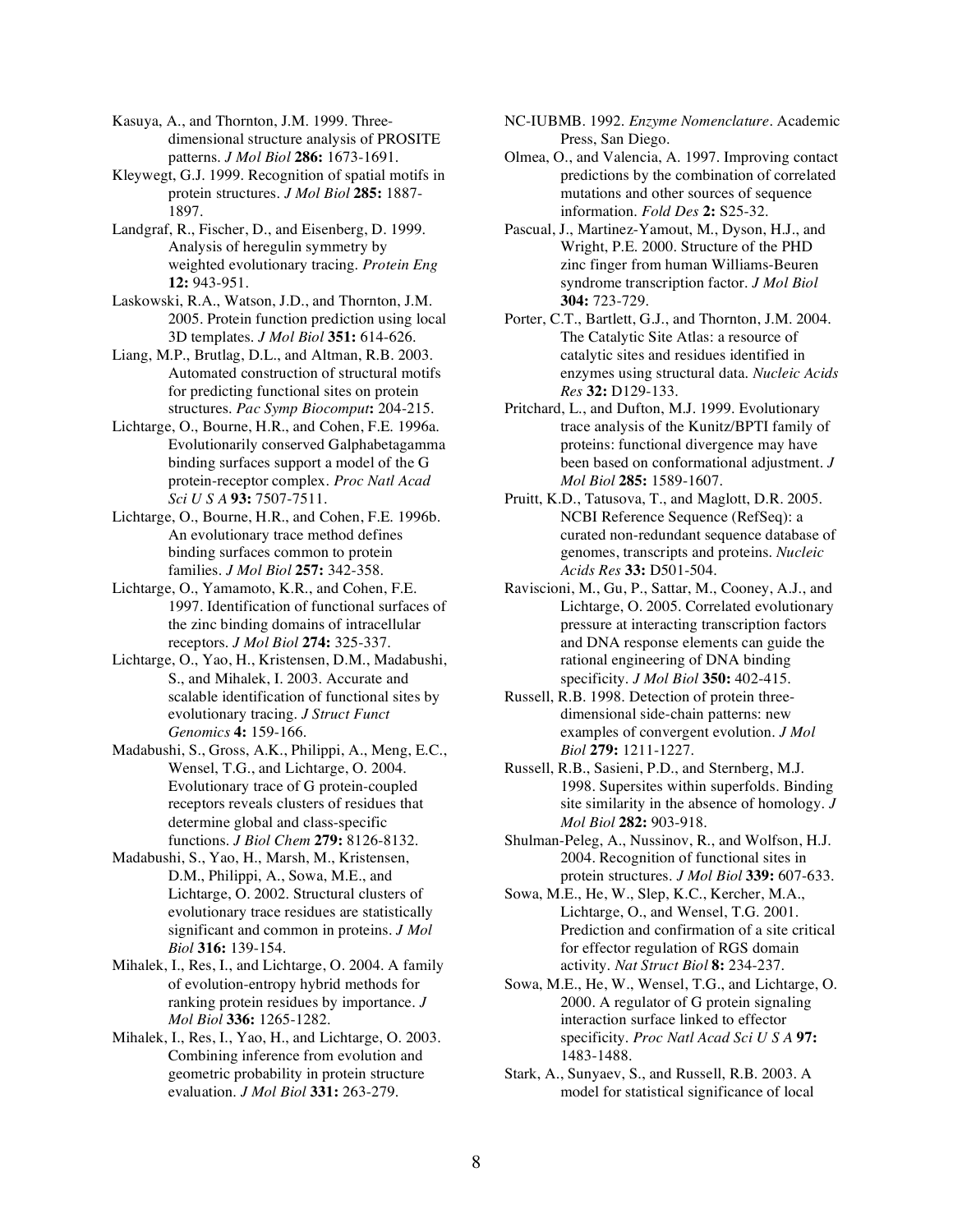similarities in structure. *J Mol Biol* **326:** 1307-1316.

- Todd, A.E., Orengo, C.A., and Thornton, J.M. 2001. Evolution of function in protein superfamilies, from a structural perspective. *J Mol Biol* **307:** 1113-1143.
- Torrance, J.W., Bartlett, G.J., Porter, C.T., and Thornton, J.M. 2005. Using a library of structural templates to recognise catalytic sites and explore their evolution in homologous families. *J Mol Biol* **347:** 565- 581.
- Wallace, A.C., Borkakoti, N., and Thornton, J.M. 1997. TESS: a geometric hashing algorithm for deriving 3D coordinate templates for

searching structural databases. Application to enzyme active sites. *Protein Sci* **6:** 2308- 2323.

- Wallace, A.C., Laskowski, R.A., and Thornton, J.M. 1996. Derivation of 3D coordinate templates for searching structural databases: application to Ser-His-Asp catalytic triads in the serine proteinases and lipases. *Protein Sci* **5:** 1001-1013.
- Yao, H., Kristensen, D.M., Mihalek, I., Sowa, M.E., Shaw, C., Kimmel, M., Kavraki, L., and Lichtarge, O. 2003. An accurate, sensitive, and scalable method to identify functional sites in protein structures. *J Mol Biol* **326:** 255-261.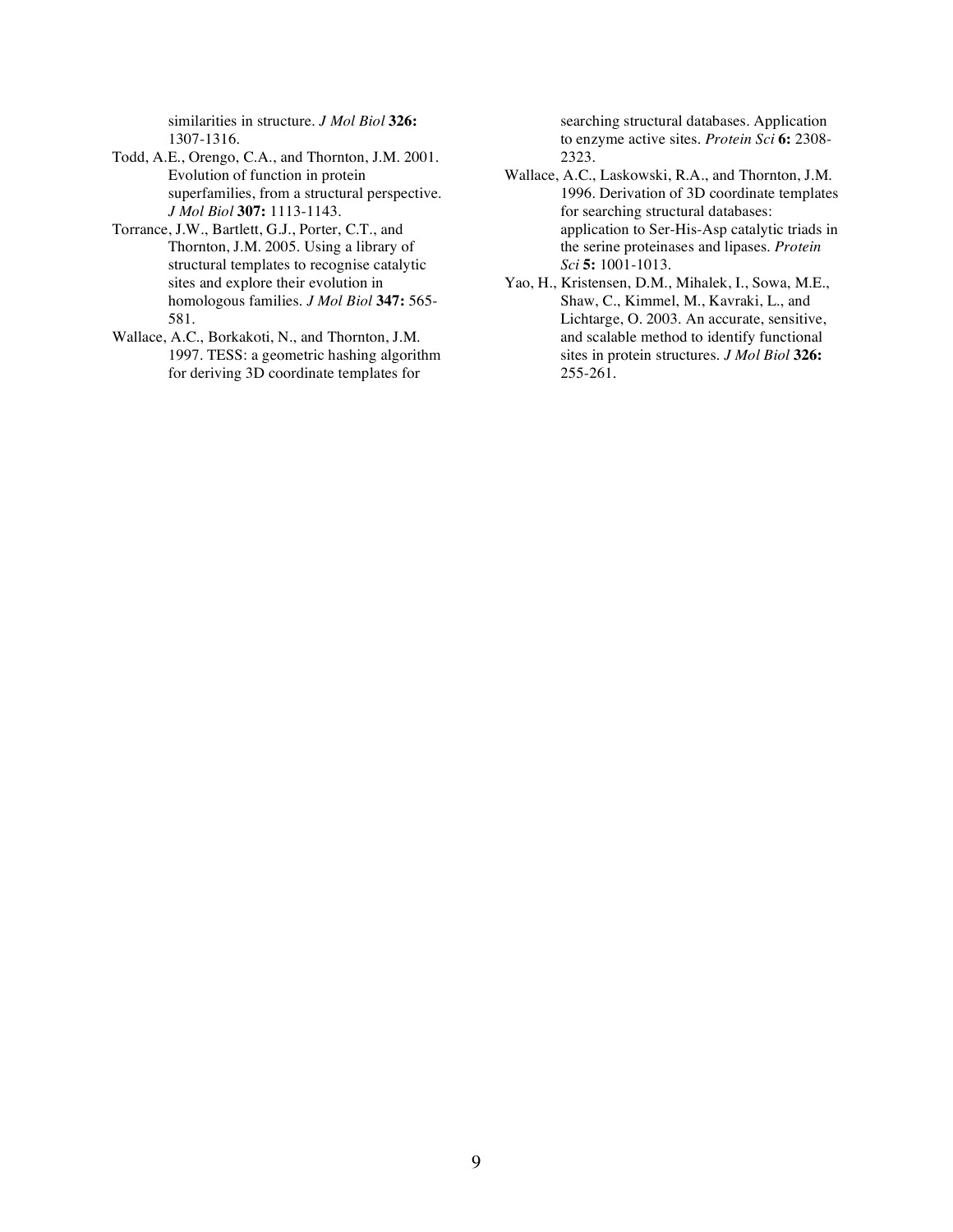# **Figures**



Figure 1: Distribution of matches for serine protease motifs: (a) catalytic triad, (b) noncatalytic quartet, (c) negative control, (d) surface trace cluster. The vertical lines represent the points at which p-value=1% (solid green) and 5% (dashed purple). Structural template representations created using PyMOL (DeLano 2002).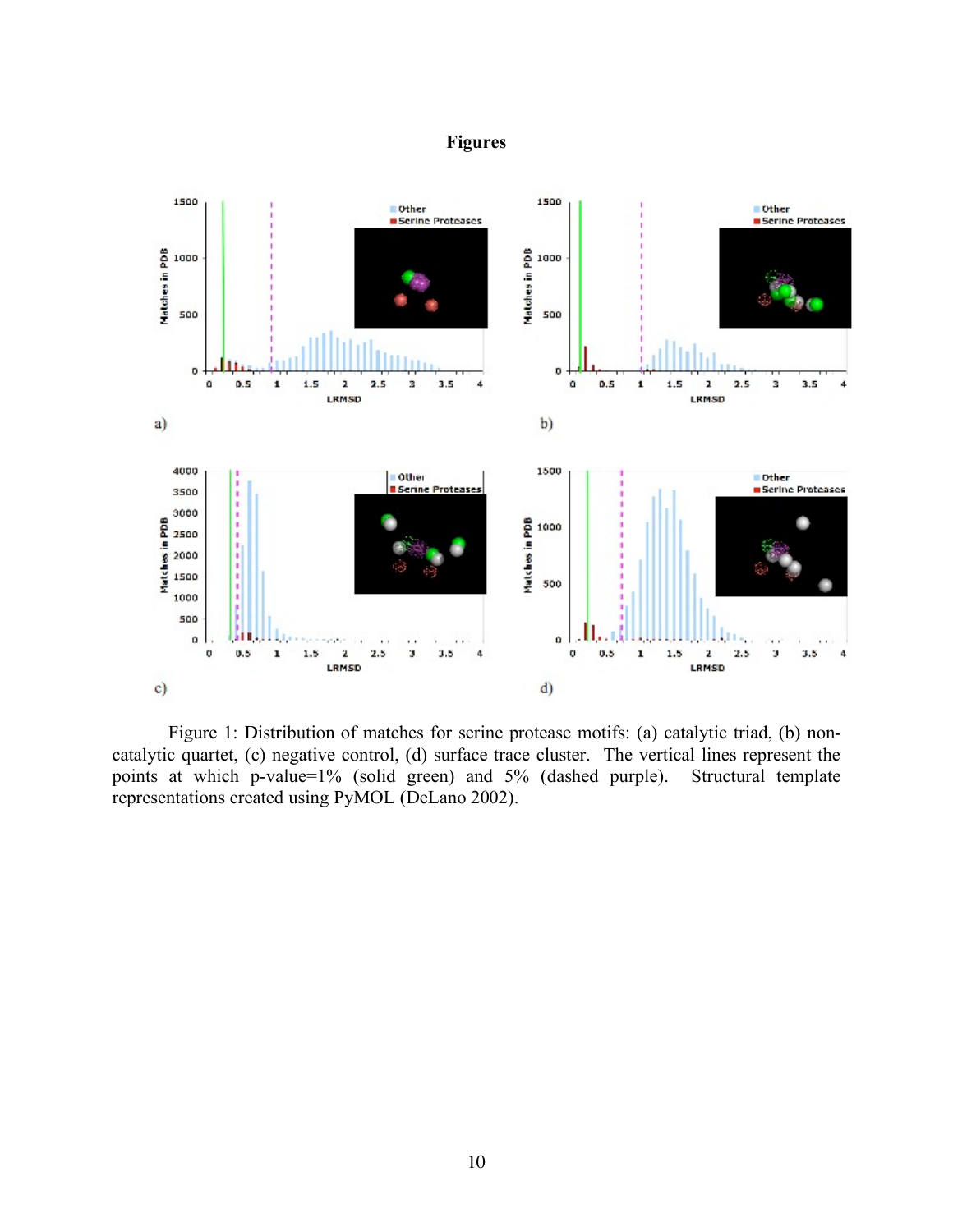

Figure 2: Distribution of matches for 53 enzymes in (a) a single dimension, LRMSD, and (b) two-dimensions, LRMSD and evolutionary importance.